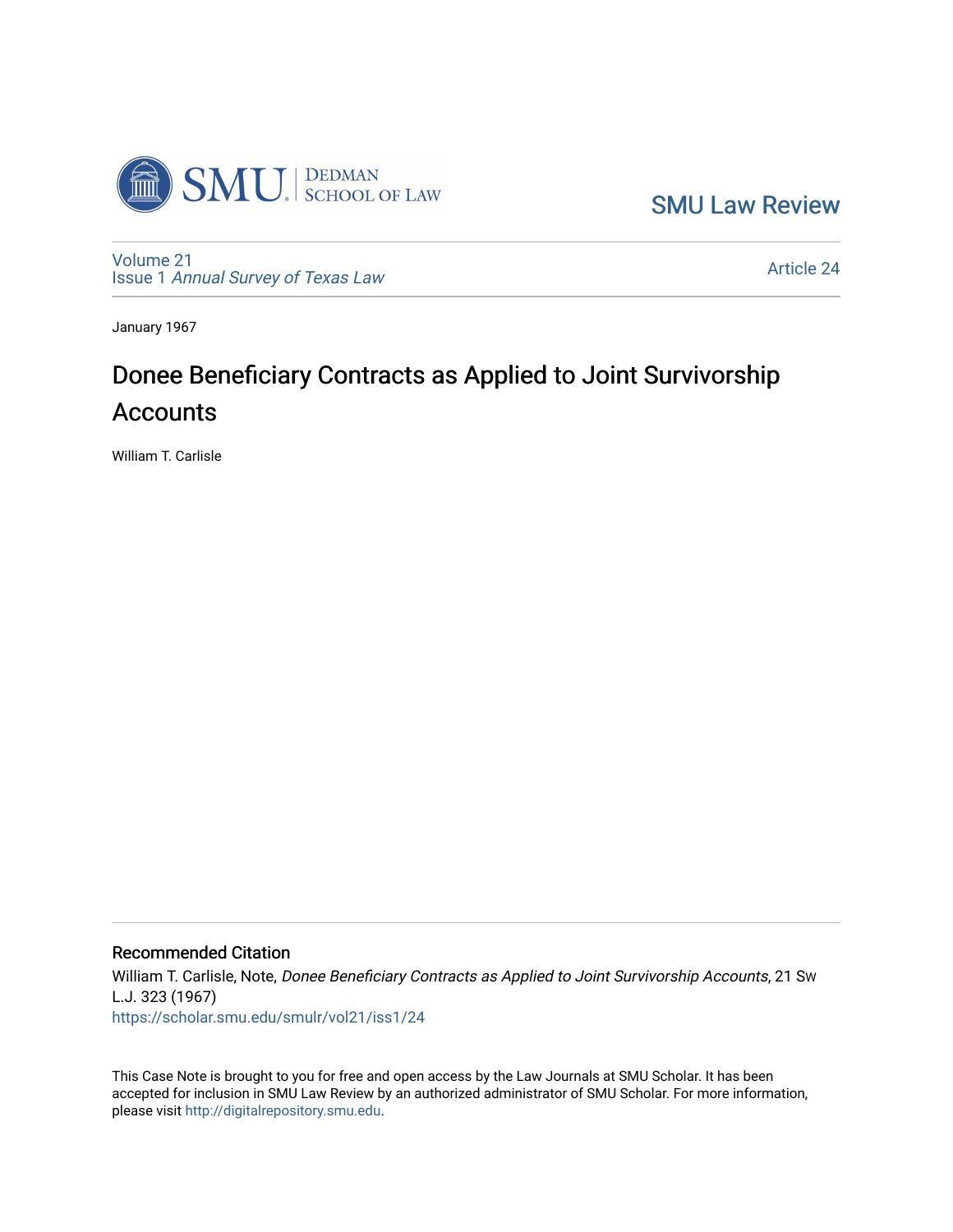## Donee Beneficiary Contracts as Applied to Joint Survivorship Accounts

Mrs. Lutz told Gibralter Savings Association that she wanted to open three new savings accounts of **\$5,000.00** each and that upon her death she wanted the money to be divided among her niece and nephews, the respondents. Gilbralter recommended joint accounts with right of survivorship because either party could make withdrawals upon presentation of the account book and any balance remaining upon the death of one would belong to the surviving owner. Mrs. Lutz gave Gibralter her personal check for **\$15,000.00** and accepted three signature cards and three passbooks naming herself and the respondents as joint tenants with the right of survivorship. Mrs. Lutz later signed all three cards; however, the cards were not signed by the respondents nor were they returned to Gibralter as requested.' As directed, Gibralter sent the dividend checks on these accounts to Mrs. Lutz. After the death of Mrs. Lutz, the respondents sued Quilter, the independent executor of the estate of Mrs. Lutz, seeking a judgment declaring that they were the owners of these savings accounts. The court of civil appeals affirmed the judgment of the trial court, holding that the respondents owned these funds by right of survivorship.<sup>2</sup> Held, affirmed: Where the depositor creates a joint savings account with the right of survivorship, but only the depositor signs the signature card, there is a completed third party beneficiary contract which entitles the donee to recover upon the depositor's death even though the signature cards were not signed in accordance with the depository's requirements. *Quilter v. Wendland,* 403 S.W.2d **335** (Tex. *1966).*

#### **I. JOINT** SURVIVORSHIP ACCOUNTS-THEORIES **OF RECOVERY**

An individual often can profit by depositing funds to a joint account with right of survivorship in the name of himself (the donor) and another (the donee). Since a joint tenancy constitutes one estate, the interest of the deceased tenant does not pass to the survivor but merely ceases to exist.<sup>3</sup> As a result, by creating a joint tenancy form of account, the donor can avoid the Texas inheritance tax and the need for a probate proceeding as to the deposit." Where the estate is small, relatively expensive attorney's fees can be eliminated, and, regardless of the size of the estate, an immediate source of funds will be available to pay debts or taxes.

Depending on the jurisdiction and the facts, courts have applied four theories-trust, gift, joint tenancy, and contract-in allowing the surviv-

**<sup>&#</sup>x27;** One of the nephews, Patrick M. Wendland, had signed the wrong card by mistake.

<sup>&#</sup>x27;Quilter v. Wendland, 387 S.W.2d 440 (Tex. Civ. App. 1965).

**<sup>&#</sup>x27;TEX.** ATT'Y **GEN. Op.** No. WW-262 *(1957).* <sup>4</sup> *bid.*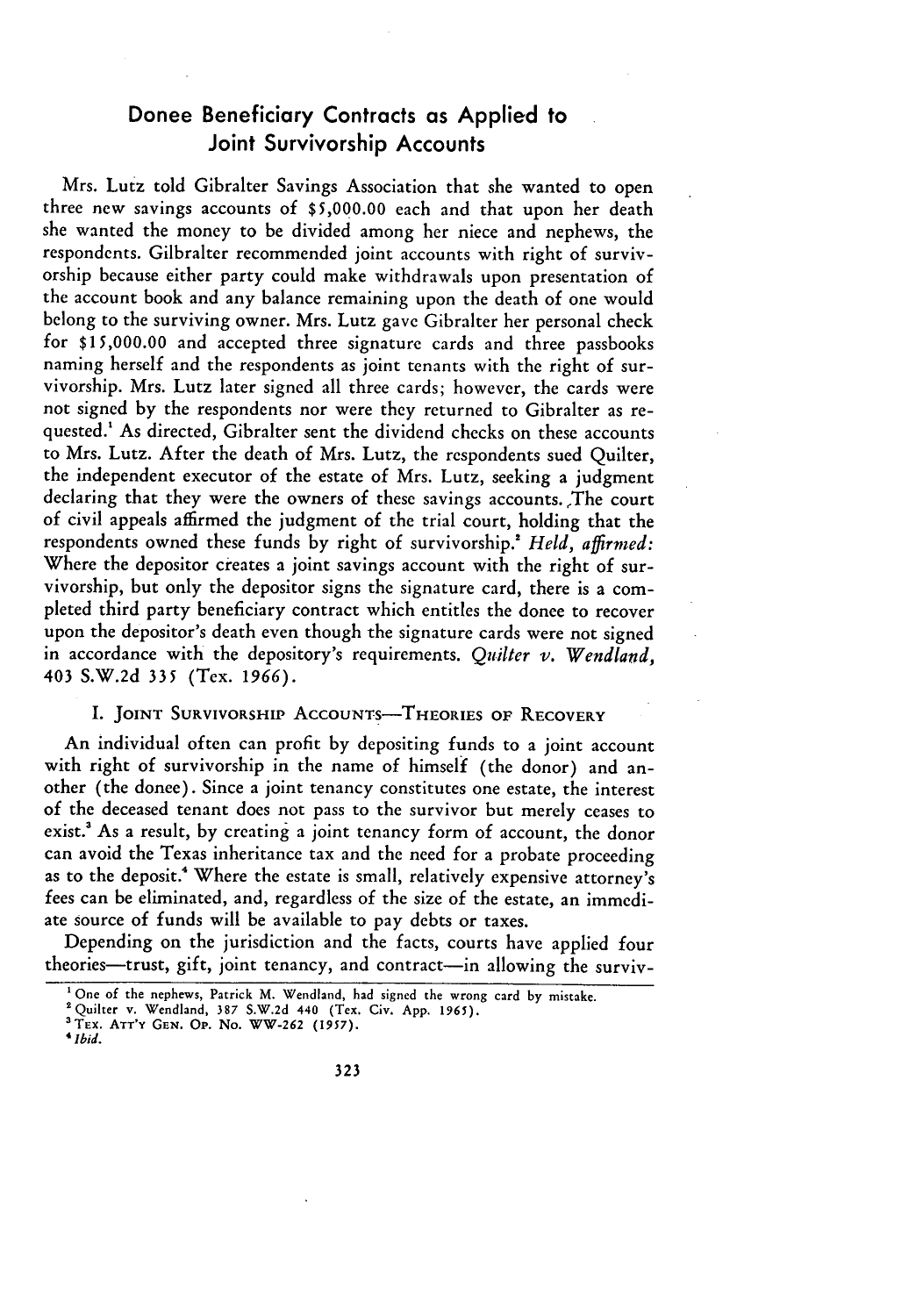ing donee to take the entire account upon the death of the donor.' Under each of these theories, courts require that the donor intend to give the account proceeds to the donee, but often the necessary intent may be inferred from the facts.<sup>6</sup> In trying to analyze the different approaches used to allow the donee's recovery, one must first distinguish the "four theories" from the "deposit contract" concept-the deposit of funds in a bank or savings and loan association constitutes a contractual relationship whereby the bank is the debtor and the depositor is the creditor.<sup>7</sup> Notice also should be taken of the difficulty involved in distinguishing the gift theory as a separate theory, since donative intent is the underlying basis for any recovery by the donee.<sup>8</sup>

*Trust* **A** few jurisdictions have upheld the donee's right to the joint account upon the theory that the depositor intended to create a trust with respect to the deposit.<sup>8</sup> However, in most cases where the trust theory has been applied, the account itself has indicated that the donor is the trustee for the donee. These decisions rely upon the principle that a valid trust can be created **by** the declaration of a property owner that he holds the property in trust for another." Usually, the validity of such "savings bank trusts" or "Totten trusts"'1 has not depended upon either the beneficiary's

0149 A.L.R. **879** (1944).

TEX. **REV.** Cirv. **STAT. ANN.** art. **342-707** (1943); Trinity Universal Ins. Co. v. First State Bank, **179 S.W.2d 391** (Tex. Civ. **App.), resrd** *on other grounds,* 143 Tex. 164, **183 S.W.2d** 422 (1944). s 149 A.L.R. **879** (1944).

*'In re* Kellogg, 41 Cal. App. 2d 833, **107** P.2d 964 (1940); Ladner v. Ladner, 128 Miss. **75, 90** So. **593 (1922);** *cf.,* Steiner v. Fecycz, **72** Ohio App. 18, **50** N.E.2d **617** (1942). (The donor changed his account to joint tenancy form relying upon the donee's false representation that he would pay the donor's funeral and burial expenses. The court held that the facts raised a "constructive trust" in favor of the donor's estate.)

<sup>10</sup> TEX. REV. CIV. STAT. ANN. art. 7425b-7 (1943); BOGERT, TRUSTS § 10 (4th ed. 1963).<br><sup>11</sup> The term "Totten trust" originated in the leading case of *In re* Totten, 179 N.Y. 112, 71 **N.E.** 748 (1904). There the court **held:**

**A** deposit **by** one person of his own money in his own name as trustee for another, standing alone, does **not** establish an irrevocable trust during the lifetime **of** the **de**positor. It is a tentative trust merely, revocable at will, until the depositor dies or completes the gift in his lifetime **by** some unequivocal act or declaration, such as delivery of the passbook or notice to the beneficiary. In case the depositor dies before the beneficiary without revocation, or some decisive act or declaration of disaffirmance, the presumption arises that an absolute trust was created as to the **balance on** hand at the death of the depositor.

*Id.* at **752. See** also **BOGERT,** TRusTs *5* 21 (4th ed. **1963).** The "savings bank trust" **is also** called the "poor man's will," since persons of modest means can use it to achieve practically the same results as they would by executing a will.

<sup>&#</sup>x27;Annots., 33 A.L.R.2d *569* (1954) (parol evidence rule as applied to deposit of funds in name of depositor and another), 23 A.L.R.2d **1171 (1952)** (necessity of delivery of stock certificate to validity of gift of stock), **168** A.L.R. 1324 (1947) (effect of donee's lack of knowledge), **168** A.L.R. 1273 (1947) (bank deposits in ordinary form as voluntary trusts), 164 A.L.R. 881 (1946) (validity of nontestamentary trust reserving settlor's power to consume), **161** A.L.R. 304 (1946) (rights of beneficiary of government bonds), **161** A.L.R. **71** (1946) (power of one party to joint account to terminate other's interest), 159 A.L.R. *997* (1945) (grantee's oral promise giving rise to trust), 149 A.L.R. 879 (1944) (deposits in name of depositor and another); Comment, *The Law of-Joint Bank Accounts in Texas,* **11** Sw. L.J. 483 **(1957).**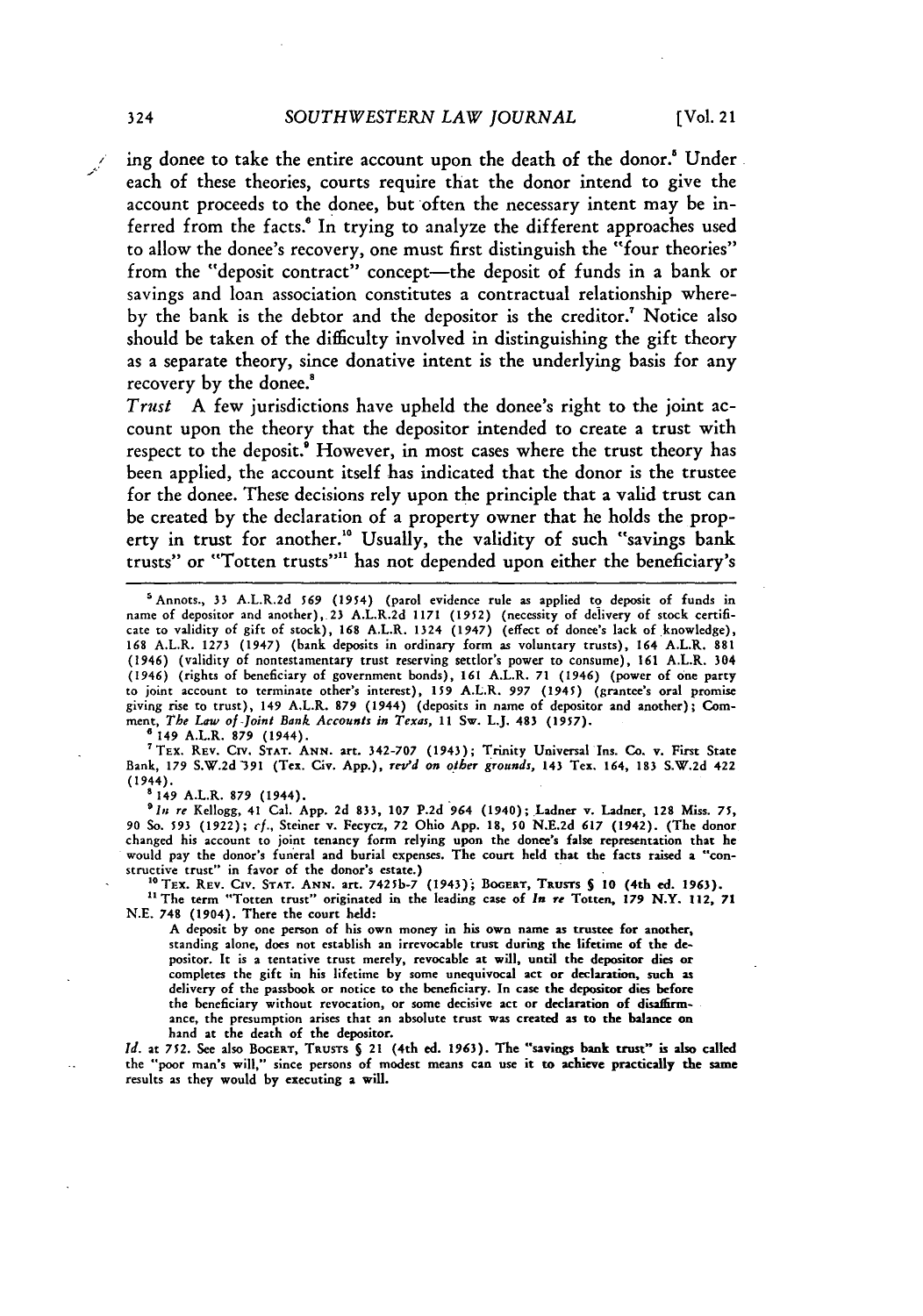knowledge of the account or delivery of the passbook to the donee, although both notice and delivery are evidence of the donor's intent to create a trust."' The rule in Texas appears to be that a savings bank trust can **be** created, but only if the equitable title passes immediately to the donee so that the donee might maintain an action for conversion of the property.<sup>13</sup> The donor must intend to part with all dominion and control over the funds, except the dominion and control necessary to his fiduciary capacity as trustee. The mere receipt of dividends **by** the donor may **be** sufficient dominion and control to invalidate the trust in Texas.<sup>14</sup>

*Gift* Most jurisdictions judge the donor's deposit to the joint account **by** standards of gift-a present, gratuitous transfer of an interest in property."5 The donor must clearly manifest his intent to make a gift of the property; however, in many instances the joint account form alone is held to provide at least presumptive evidence of the donor's intent.'" In addition to donative intent, a valid gift requires the elements of delivery and acceptance."7 Actual or constructive delivery is important because it provides both a clear expression of the donor's intent and a relinquishment of exclusive control of the account.<sup>18</sup> The execution of the deposit contract may take the place of delivery, and, if so, actual delivery of the passbook is merely evidence of donative intent.<sup>19</sup> Although the donee must accept the gift, the donee's execution of the signature card can indicate an acceptance, or the court can presume an acceptance from the nature of the gift, being a benefit without burden."0

1 t Milholland v. Whalen, **80 Md.** 212, **43** Atl. 43 **(1899);** BOGERT, TRUSTS **§** 23 (4th **ed.** 1963). "aFleck v. Baldwin, 141 Tex. 340, **172** S.W.2d 975 (1943). Since the donor had exercised

complete dominion and control over the account, retaining the dividend checks and making withdrawals for personal uses, the court **held** that the account was not a valid trust. Comment, *The Law of Joint Bank Accounts in Texas,* **11** Sw. L.J. 483, **508** (1957) cites the *Fleck* case for the proposition that the Texas Supreme Court has rejected the doctrine **of** Totten trusts. However, the validity of Totten trusts in Texas is unsettled. See 164 A.L.R. 881, **910** n.17 (1946).

"'TEx. **REV. CIV. STAT. ANN.** art. 7425b-1-47 (1943). Unthank v. Rippstein, **386** S.W.2d **134** (Tex. 1964); Schwartz v. Jacob, **394** S.W.2d 15 (Tex. Civ. App. 1965) *error ref. n.r.e.;* Williams v. Krueger, 351 S.W.2d 932 (Tex. Civ. App. 1961), *rev'd,* **163** Tex. 552, **359** S.W.2d 48 (1962); Cook v. Cook, 331 S.W.2d **77** (Tex. Civ. App. **1959);** Hilley v. Hilley, **327** S.W.2d 467 (Tex. Civ. App. 1959), aff'd, 161 Tex. 569, 342 S.W.2d 565 (1961); Schmidt v. Schmidt<br>261 S.W.2d 892 (Tex. Civ. App. 1953) error ref. Note, however, that in Fleck v. Baldwin, note **13** *supra,* the court failed to state whether the mere receipt of dividends **by** the donor was suffi**cient** control in itself **to** invalidate the trust. **<sup>i</sup>**

**<sup>5</sup> BROWN, PERSONAL PROPERTY §5 37, 65** (2d ed. **1955);** 149 A.L.R. **879** (1944).

"Trenton Sav. Fund Soc'y v. Byrnes, **110** N.J. Eq. **617, 160** Atl. 831 (Ch. 1932); Common-wealth Trust Co. v. Grobel, 93 N.J. Eq. **78,** 114 Atil. 353 (Ch. 1921); *cf.,* Whalen v. Milholland, 89 **Md.** 199, 43 Atl. 45 **(1899).**

**" <sup>1</sup> BRoWN, PERSONAL** PROPERTY **§§ 37-57** (2d ed. 1955).

<sup>18</sup> Benavides v. Laredo Nat'l Bank, 91 S.W.2d 372 (Tex. Civ. App. 1936).

"Beach v. Holland, **172** Ore. 396, 142 P.2d 990, 149 A.L.R. **866** (1943).

*"In* **re** Staver's Estate, 218 Wis. 114, **260** N.W. **655** (1935). See also Bea.:h v. Holland, note *19 supra,* **a** leading case on the gift theory, which held that where the donor transferred an account to her own name and the name **of** the donee, a gift *in praesenti* **of an interest in** the account was made to the donee, and a joint tenancy with right to survivorship was created. The Oregon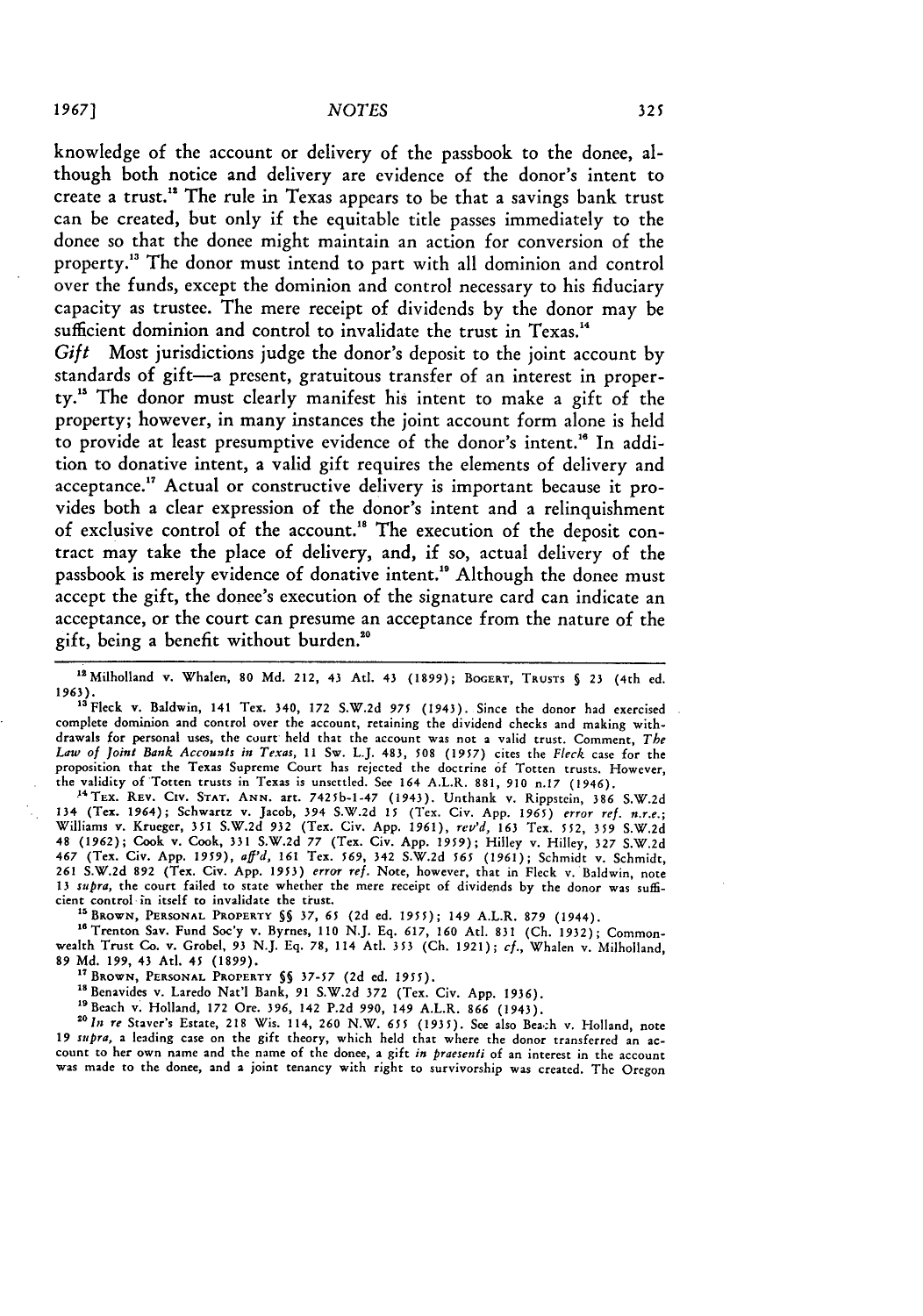*Joint Tenancy* The Texas courts consistently have held that the donor's deposit, in itself, does not evidence an intention to make a gift.<sup>21</sup> Instead, like many courts,<sup>22</sup> where both parties sign they generally have applied the joint tenancy theory in order to allow the surviving donee to take the joint account.<sup>23</sup> In applying the joint tenancy theory, the court determines whether donative intent existed or whether the donor merely intended the account to be a convenience arrangement *(e.g.,* for the payment of the donor's funeral expenses).<sup>24</sup> Although section 46 of the Texas Probate Code abolished joint tenancies where they would have been created **by** law,<sup>25</sup> the section allows joint owners to create, by written agreement, a joint tenancy with right of survivorship.<sup>26</sup> The recent Texas cases indicate that where the donor deposits money in a joint account with right of survivorship, and *both* the donor and the donee sign the signature card, the surviving donee has the legal right to the funds in the joint account under the joint tenancy theory.<sup>27</sup> There are two basic exceptions to the rule. First, if the donor intends the account to be merely for his own convenience, the joint tenancy apparently will fail.<sup>28</sup> Second, *Williams v. Mc-*

Supreme Court found that the elements of a valid inter vivos gift were established, despite the fact that no withdrawals were permitted without the passbook, which remained in the donor's possession. The court held that the provision giving the donee the right to withdraw was evidence of the donor's intent to make a present gift. The court also held that the execution of the deposit contract took the place of the delivery. Since the donee had signed the signature card, there was no question as to acceptance.

<sup>21</sup> There is authority in Texas that if the donor divests himself of exclusive dominion and control over the account he may create a valid gift. However, the Texas decisions have refused to accept the gift theory where the donor has retained the passbooks and the beneficial enjoyment of the account, or where the donor creates the account as a convenience arrangement. Krueger v. Williams, 359 S.W.2d 48 (Tex. 1962); Turner v. Merchants & Planters Nat'l Bank, 392 S.W.2d<br>889 (Tex. Civ. App. 1965); Ottjes v. Littlejohn, 285 S.W.2d 243 (Tex. Civ. App. 1956) *error*<br>ref. n.r.e.; Olive v. Olive, 231 S.W. 175 S.W.2d **658** (Tex. Civ.\_App. 1943); Benavides v. Laredo Nat'l Bank, 91 S.W.2d 372 (Tex. Civ. App. 1936); *cf.,* Fleck v. Baldwin, 141 Tex. 340, 172 S.W.2d 975 (1943).

**22** 149 A.L.R. **879** (1944).

2aBrown v. Lane, **383** S.W.2d 649 (Tex. Civ. App. 1964) *error ref.;* Groos Nat'l Bank v. Norris, 384 S.W.2d 401 (Tex. Civ. App. 1964); Johnson v. Johnson, **306** S.W.2d 780 (Tex. Civ. App. 1957) *error ref.;* Adams v. Jones, 258 S.W.2d 401 (Tex. Civ. App. 1953); see also cases cited note 21 supra. *But see,* Davis v. East Tex. Say. & Loan Ass'n, **163** Tex. 361, 354 S.W.2d **26** (1962).

<sup>24</sup> Ottjes v. Littlejohn, 285 S.W.2d 243 (Tex. Civ. App. 1955) error ref. n.r.e.; Olive v. Olive, 231 S.W.2d 480 (Tex. Civ. App. 1950), where donee made withdrawals for the convenience of the donor; Pruett v. First Nat'l Bank, **175** S.W.2d **658** (Tex. Civ. App. 1943) (donor had no intention to make a gift but merely allowed the donee to draw on the account). <sup>2</sup>

<sup>25</sup> TEX. PROB. CODE ANN. § 46 (1961). For the application of § 46 to community property, see Hilley v. Hilley, 161 Tex. 569, 342 S.W.2d **565** (1961); Williams v. McKnight, 402 S.W.2d **505** (Tex. **1966),** 20 Sw. L.J. 221; see also Note, 19 Sw. L.J. 835 (1965). The *Hilley* case held that a husband and wife could not purchase property with community funds and have it transferred to them as joint tenants with right of survivorship. See text accompanying note *29 infra* for a discussion of *Williams.*

2"Chandler v. Kountze, 130 S.W.2d 327 (Tex. Civ. App. *1939) error ref.;* TEx. **PROB.** CODE **ANN. §** *46* (1961).

**<sup>27</sup>**Notes 21 & 23 *supra.*

<sup>28</sup> See cases cited note 24 *supra*.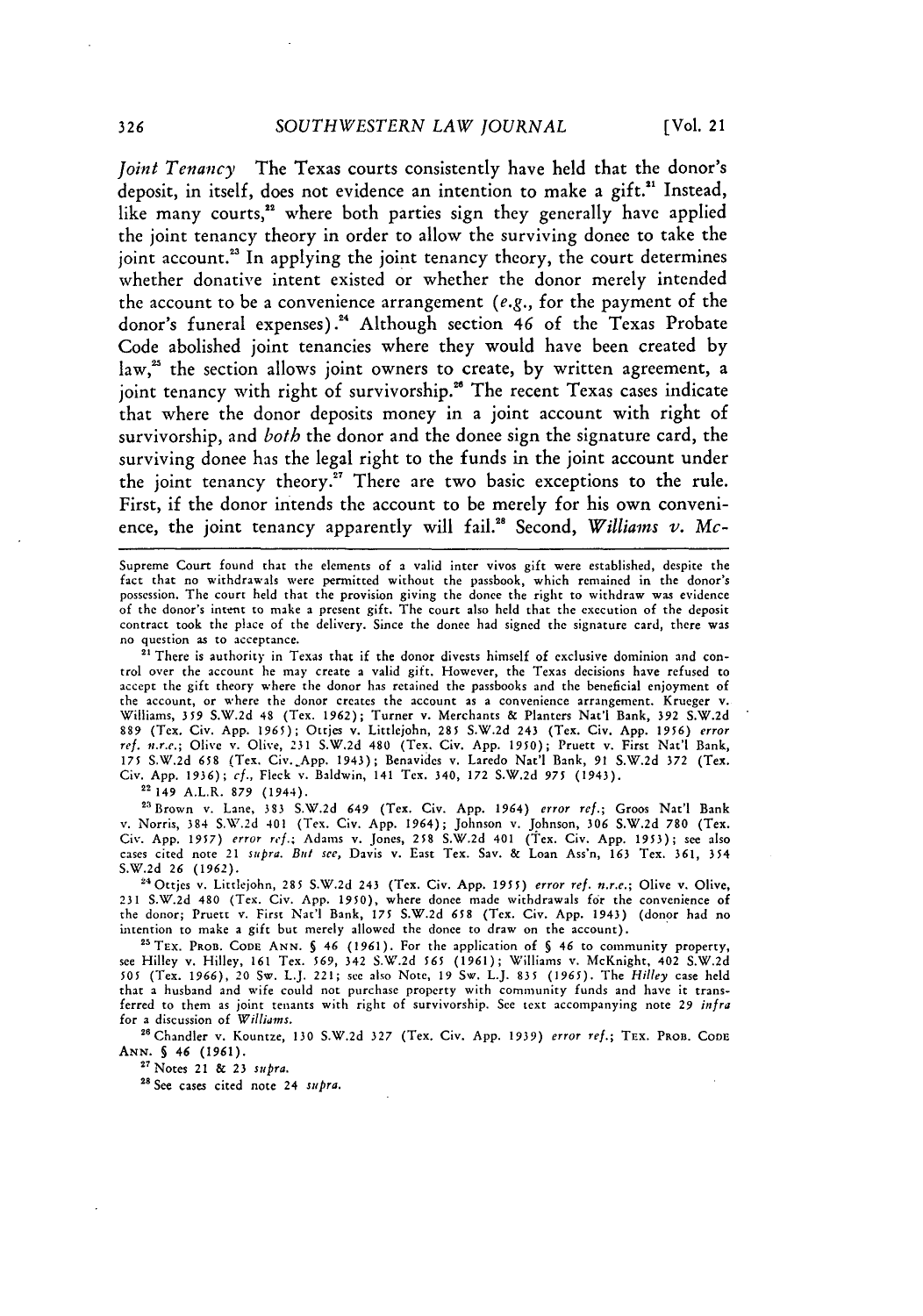*Knight"* holds that a husband and wife cannot form a joint tenancy out of community funds without first reducing those funds to their separate estates according to statutory provision.'

The continued application of the joint tenancy theory in Texas has been confused by the Texas Supreme Court's opinion in *Davis v. East Tex. Say. & Loan Ass'n.31* Although both parties had signed, the court ignored the trial court's application of the joint tenancy theory and instead held that the surviving donee took the proceeds as the beneficiary of a third party contract. However, under similar fact situations, subsequent opinions by the court of civil appeals have applied the joint tenancy theory;<sup>32</sup> furthermore, the supreme court in *Krueger v*. Williams<sup>33</sup> not only distinguished *Davis* on the terms of its contract, but also failed to cite *Davis* in *Quilter,* although applying the doctrine of third party contracts to a situation where the donee had not signed.

*Contract* In addition to the trust, gift, and joint tenancy theories, several courts have used the contract theory to enforce the donee's right to the funds deposited.<sup>34</sup> These courts hold that the donee derives his interest in the account through the execution of the deposit contract,<sup>35</sup> *i.e.*, his contract rights to the deposit arise at the time of the deposit and not at the donor's death; thus, the contract theory avoids the question of testamentary disposition.<sup>38</sup> Furthermore, some courts use the contract theory be-. cause common law joint tenancies have been abolished in their state." The contract theory has been applied both when the donee has signed the signature card (and thus was a party to the contract of deposit)<sup>38</sup> and when he has not signed (the donee can then enforce the deposit contract as a third party donee beneficiary)." A person is a third party donee beneficiary when the promisee (the donor) contracts with the promisor (the

**3' 163** Tex. 361, 354 S.W.2d *926* (1962).

(Tex. Civ. App. 1964) *error ref.* **33 163** Tex. *545,* **359** S.W.2d 48 **(1962);** see text accompanying note *51 infra.*

**<sup>34</sup>**149 A.L.R. 879, *897* (1944). This theory originated in Chippendale v. North Adams Sav. Bank, 222 Mass. 499, 111 N.E. 371 (1916). The beneficiary of a third party contract may be a creditor of the promisee. For a discussion of the rules applicable in this situation see text accompanying note *46 infra.*

*Ibid.* See **also** Quigley v. Quigley, 85 F.2d **300** (D.C. Cir. **1936);** *In* re Staver's Estate, 218 Wis. 114, **260** N.W. *655* **(1935).**

**'"Cf.,** TEx. PROB. **CODE** ANN. *S 59* (1961); Olive v. Olive, 231 S.W.2d 480 (Tex. Civ. App. **1950).***<sup>7</sup>E.g., In re* Hutchinson's Estate, 120 Ohio St. 542, **166** N.E. **687** (1929).

38Annot., 149 A.L.R. **879** (1944).

'"Rhorbacker v. Citizens Bldg. Ass'n Co., 138 Ohio St. 273, 34 N.E.2d **751,** 135 A.L.R. **988** (1941); *In re* Staver's Estate, 218 Wis. 114, **260** N.W. *655* (1935).

<sup>29402</sup> **S.W.2d** 505 (Tex. *1966).*

noNote **25** *supra.*

<sup>&</sup>quot; 3 Turner v. Merchants & Planters Nat'l Bank, **392** S.W.2d 889 (Tex. Civ. App. **1965);** Groos Nat'l Bank v. Norris, 384 S.W.2d 401 (Tex. Civ. App. 1964); Brown v. Lane, 383 S.W.2d *649*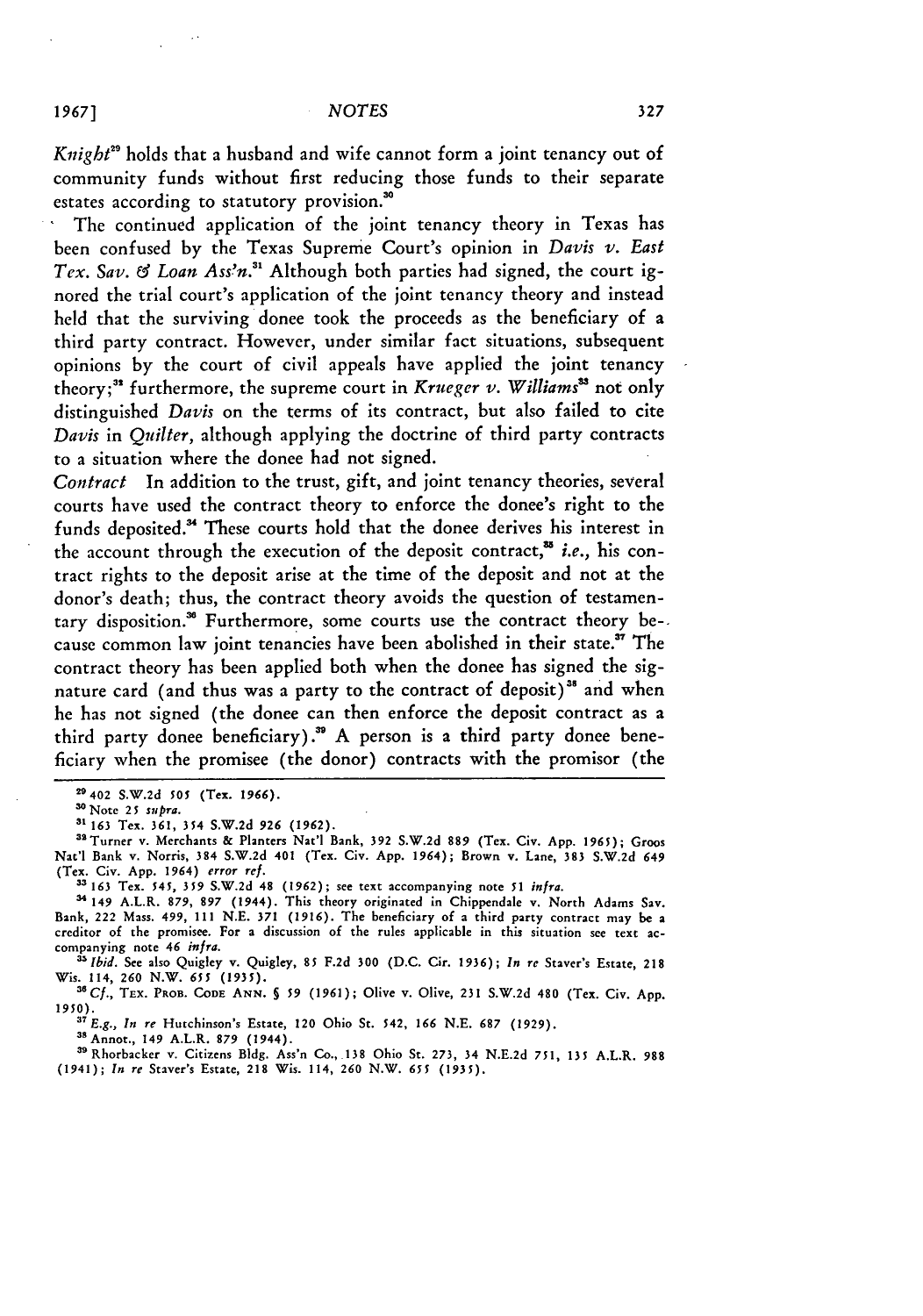bank) to have performance rendered to the donee, thereby conferring a gift upon the donee.'

The doctrine of third party contracts is a principal exception to the general rule that only the parties to a contract can enforce it."' In allowing the donee to sue, the courts either establish privity of contract **by** operation of law or dispense with the necessity of privity entirely."' As noted, above,<sup>43</sup> where the donee has signed the signature card, the Texas courts, with the exception of *Davis,* have applied the joint tenancy theory instead of the contract theory. But when the donee has not signed the signature card, the Texas courts have begun to classify the donee as the third party beneficiary of the deposit contract.<sup>44</sup>

#### II. THIRD **PARTY CONTRACTS IN TEXAS**

The beneficiary of a third party contract may be either a creditor or a donee.' The leading Texas case on creditor beneficiaries is *Hill v. Hoeldtke,"* decided in 1912. The court held that once the creditor of the promisee accepts the performance of a contract made for his benefit, the contract cannot be revoked without his approval. Although the court did not decide whether the creditor's acceptance was necessary to prevent revocation, the general rule is that the creditor's acceptance will not be presumed."

*Davis v. East Tex. Say. & Loan Ass'n,"* the first Texas Supreme Court decision to consider the surviving donee as the beneficiary of a third party contract, held that when both the donor and donee signed a signature card in joint tenancy form, a contract was made **by** the donor with the association which created a presently vested though defeasible interest in the deposit. This interest ripened into full and absolute title upon the donor's death. Although the donee's interest vested immediately, it would have been defeated if the donor had withdrawn the deposit before his death or if

43 Notes 23 & 27 supra.<br>
<sup>43</sup> Notes 23 & 27 supra.<br>
<sup>44</sup> Krueger v. Williams, 163 Tex. 545, 359 S.W.2d 48 (1962); Benavides v. Laredo Nat'l Bank,<br>
91 S.W.2d 372 (Tex. Civ. App. 1936).

*<sup>91</sup>***S.W.2d 372** (Tex. Civ. **App.** 1936). **45WILLISTON, CONTRACTS §§** 347-403 **(3d ed.** 1959). **<sup>41</sup>**104 Tex. 594, 142 S.W. **871 (1912).**

**SSIMvsoN, CONTRACTS §** 122 **(2d ed.** 1954).

41 163 Tex. 361, 354 **S.W.2d** 926 **(1962).**

**<sup>40</sup>WILLISTON, CONTRACTS §§** 347, **357 (3d ed.** 1959); **SIMPSON, CONTRACTS §** *116* **(2d ed.** 1954). *"' Ibid. See* also Wolters Village Management Co. v. Merchants **&** Planters Nat'l Bank, **223**

**F.2d** *793* (5th Cir. **1955). 42WILLISTON, CONTRACTS §** 347 **(3d ed.** *1959);* **SIMPSON,** CONTRACTS 243 **(2d ed.** 1954).

See also Turner v. Merchants **&** Planters Nat'l Bank, **392 S.W.2d 889 (Tex. Civ. App.** *1965)* where the court **held** that the donee is in privity with the donor and that the donor's **interest** vests in the donee at the time of deposit, subject to the survivorship contract; *cf.,* **Free v.** Bland, *369* **U.S.** *663* **(1962),** which held that Texas law governing purchases with community funds as applied to United States savings bonds taken in the name of husband or wife was inconsistent with and must yield to federal law conferring right of survivorship.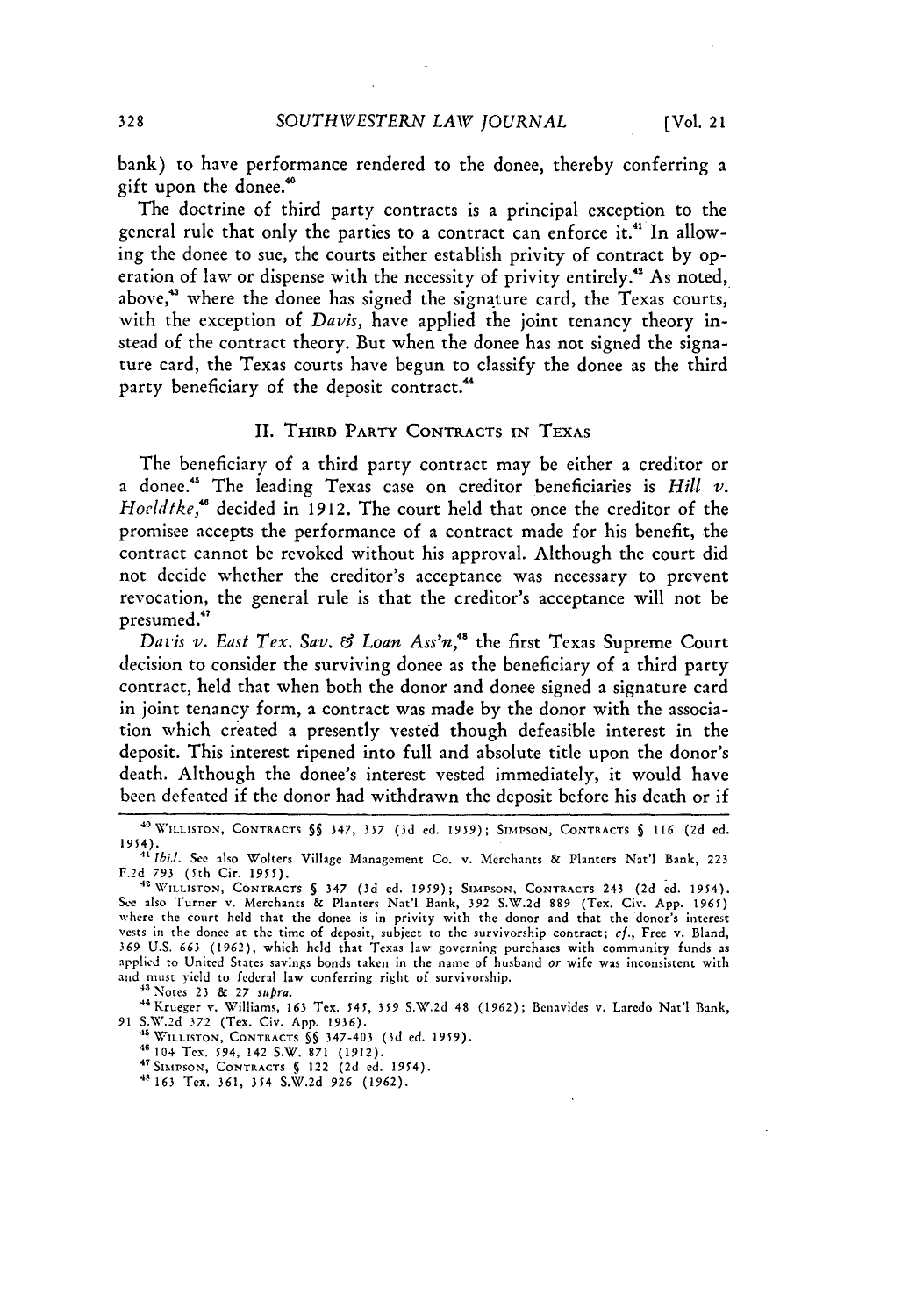the donee had died before the donor."' The court did not follow the trial court's application of the joint tenancy theory, but instead, applied the third party contract theory. Although achieving the same result, the supreme court apparently ignored the fact that the donee had signed and was thus a party to the deposit contract. However, subsequent Texas cases, including one to which the supreme court refused error, have applied the joint tenancy theory where both sign.<sup>30</sup>

Where only the donor has signed the signature card, the Texas decisions have begun to classify the surviving donee as the beneficiary of a third party contract. In *Krueger v. Williams*,<sup>51</sup> the donor, using community funds, purchased an investment share account, payable to the survivor, in his name and the name of his daughter by a prior marriage. The donor signed both his name and that of his daughter, and upon his death, the daughter withdrew the proceeds. The court stated that this transaction did not constitute a present gift to the donee" but recognized that in the absence of fraud upon the wife, the husband can dispose of the community property as he sees fit. The court ruled that the receipt card created a presumption that the ownership of the account vested in the survivor. *Edd v. Mitchell*<sup>33</sup> was cited as authority for the rule that the beneficiary can enforce the third party contract. *Krueger* also cited *In re Staver's Estate,"* but did not discuss the part of the *Staver* decision which held that the beneficiary's rights vested upon the making of the contract." Under similar circumstances, *Staver* had held that if the account is not established merely for convenience, "the rights of such donee beneficiary arise upon the making of the contract and not upon a ratification or assent to it; the latter elements being presumed from the fact of the benefit without burden."<sup>56</sup>

**" See** cases cited at note **32** *supra.* In Davis the court may have intended to describe the contract as one between three parties rather than as a third party contract.

**5i 163** Tex. 545, *359* S.W.2d 48 (1962).

<sup>52</sup> The issue in this case was the validity of the survivorship right where the husband had purchased such an account with community funds, naming himself and a third party as co-owners. The supreme court had expressly reserved this question in its decision in Hilley v. Hilley, **161** Tex. **569,** 342 S.W.2d *565* (1961). "a <sup>14</sup> 3 Tex. **307,** 184 S.W.2d **823** (1945).

m218 Wis. 114, **260** N.W. *655 (1935).*

<sup>55</sup> Despite the fact that the opinion cited Edds and *Staver*, the *Krueger* court did not designate the donor's daughter as a third party beneficiary although holding that she had the contractual right to the proceeds as survivor. In *Quilter* the same court pointed out that the daughter recovered as a third party beneficiary of the deposit contract. 403 S.W.2d **335, 337** (Tex. **1966).**

*5'260* N.W. 655, **658** (1935).

**<sup>4&</sup>quot;.On** the donor's death, East Texas filed an interpleader suit to determine the ownership of the account. The court held that East Texas was not justified in filing the interpleader suit and thus denied East Texas recovery of its attorney fees and court costs. Articles 342-710 (banks) and 852a, **§§ 6.08, 6.09** (savings and loan associations) allow the depository to make payments to either of the joint depositors, before or after death of the other, without incurring any liability for such payments. Reed v. Reed, 283 S.W.2d 311 (Tex. Civ. App. *1955)* held that articles 342-710 and 881a-23 (the predecessors of article 852a, **§§ 6.08,** *6.09)* merely protected the bank in its payments and did not determine ownership of such funds. TEx. REv. Civ. **STAT. ANN.** arts. 342-710 (1943), 852a, **§§ 6.08** (1965), 6.09 **(1963).**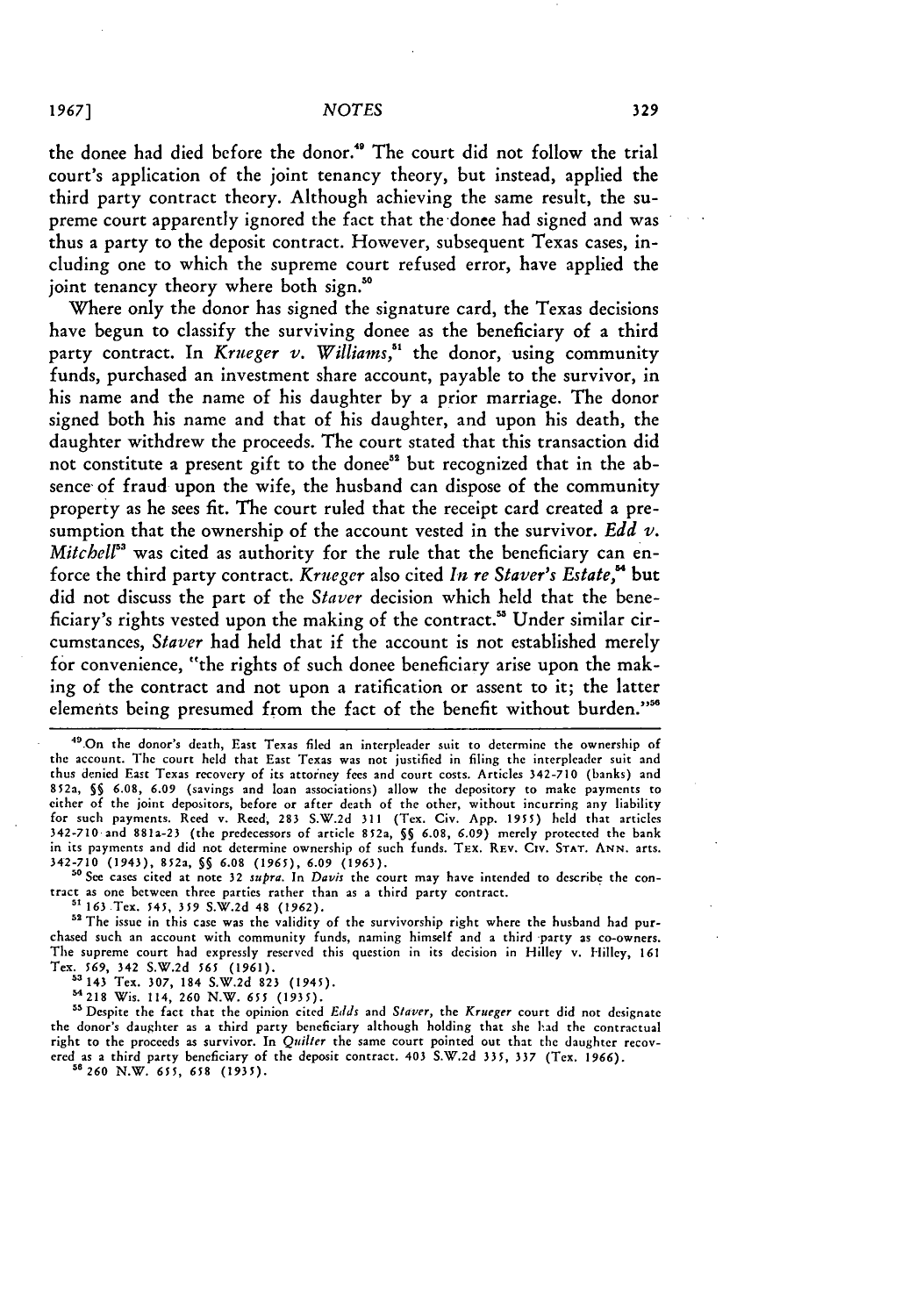*Krueger* also distinguished *Davis* because the facts did not involve similar contractual terms.

#### III. **QUILTER V. WENDLAND**

Unable to give effect to the joint tenancy theory because the donees had not signed the signature cards,<sup>57</sup> the court upheld the donor's intent by enforcing the deposit as a third party contract. In doing so, the court did not rely on, indeed did not cite, its earlier decision in Davis-apparently, because *Davis* had applied the rule of third party donee contracts where both parties had signed, while in *Qnilter* only the donor had signed. The court devoted most of its attention to the question of whether there was a completed contract. It found that the contract originated with the transfer of the money and the acceptance of the passbooks in joint tenancy form. The fact that the signature cards were not properly signed and returned to Gibralter was held to have no bearing on the completion of the third party deposit contract. The majority also pointed out that retention by the donor of the passbooks was not controlling. Thus, the respondents qualified as the donee beneficiaries of the deposit contract, since the donor had contracted with the bank with intent to confer a gift upon the donee.<sup>58</sup>

Having found the existence of the third party contract, the court concluded that the respondents were entitled to the proceeds of the joint accounts upon the basis of the survivorship provisions. In conclusion, the opinion stated that section 46 of the Probate Code does not govern third party contracts but covers contracts "between joint owners of property" to establish the right of survivorship, thus implying that at the completion of the contract the donees were not "joint owners" of the accounts. This inference must be viewed in light of the court's citation of *Rhorbacker v. Citizens Bldg. Ass'n Co.,"* a leading Ohio case on the application of the contract theory, which held that the contract immediately vested joint and equal interests in the donor and the donee. There, neither the donor nor the donee executed the signature cards, nor did the donee have knowledge of the joint survivorship account. Although citing Rhor*backer,* the *Quilter* opinion did not say when the contract rights vested in the donee or whether the donee could have withdrawn the funds before the death of the donor.

**<sup>57</sup>**Note **23** *supra.*

**<sup>18</sup>**See note 40 *supra.* The dissent argued that Mrs. Lutz had not completed the contract with Gibralter, because the signature cards were never properly signed and returned to Gibralter, nor were the passbooks delivered to the respondents. Since Gibralter had told Mrs. Lutz that it was necessary to return the cards, properly signed, the dissent felt that Mrs. Lutz knowingly had failed to complete the contract. The dissent approved the court's holding in *Krueger,* but distinguished the case on the fact that there the receipt card had been delivered to the savings and loan association. **"** 138 Ohio St. 273, 34 N.E.2d 751, 135 A.L.R. 988 (1941).